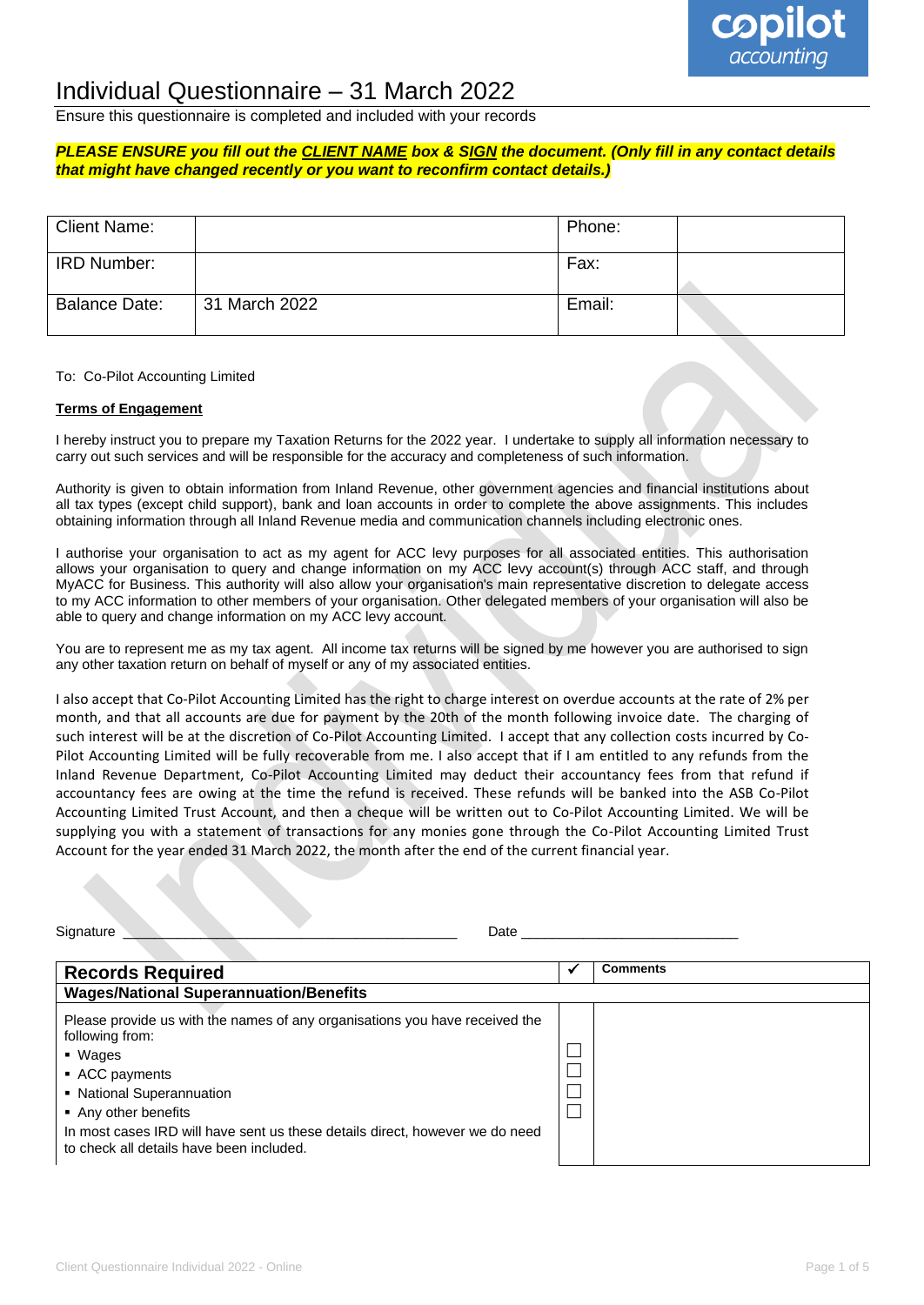

| <b>Student Loan</b>                                                                                                                                                                                                                                                |                             |  |
|--------------------------------------------------------------------------------------------------------------------------------------------------------------------------------------------------------------------------------------------------------------------|-----------------------------|--|
| Do you have a student loan?                                                                                                                                                                                                                                        |                             |  |
| If so, please provide your latest statement from IRD                                                                                                                                                                                                               | ×.                          |  |
| <b>Interest and Dividends</b>                                                                                                                                                                                                                                      |                             |  |
| Please supply the advice slips.<br>• For interest received, you should have an annual advice notice showing the<br>withholding tax deducted. This may be on the bottom of your bank<br>statement dated 31 March                                                    |                             |  |
| If any dividends are taken as bonus shares, also include these advice slips                                                                                                                                                                                        |                             |  |
| <b>Rental and Leased Property</b>                                                                                                                                                                                                                                  |                             |  |
| Please complete an additional rental questionnaire                                                                                                                                                                                                                 |                             |  |
| Mortgage Interest Paid on Residential Properties                                                                                                                                                                                                                   |                             |  |
| Have you incurred interest on residential properties owned (which is not your<br>main family home)? Is the interest also against properties other than<br>residential rentals? If so, please provide details of amount of interest and<br>dates paid.              |                             |  |
| <b>Partnerships, Trusts, Estates and Companies</b>                                                                                                                                                                                                                 |                             |  |
| Please supply details of income earned from any entity for which we do not<br>prepare the accounts and tax returns.                                                                                                                                                |                             |  |
| <b>Overseas</b>                                                                                                                                                                                                                                                    |                             |  |
| Supply details of overseas interest, dividends, wages received, and<br>٠<br>taxation paid<br>Provide details of any overseas investments held at any time during the<br>financial year                                                                             | ×<br>Ł                      |  |
| Attach all of your investments advisor's reports<br>٠<br>Have you at any point in your lifetime, ever contributed to a foreign<br>superannuation scheme, even if you cannot receive the benefits until you<br>retire?                                              |                             |  |
| Any Other Income                                                                                                                                                                                                                                                   |                             |  |
| Attach details:<br>Income Replacement Insurance Policy - provide details of premiums and<br>٠<br>claims                                                                                                                                                            | $\mathcal{L}_{\mathcal{A}}$ |  |
| Look Through Company - if you have been allocated a share of a loss<br>٠<br>other than from a company that we are aware of, please provide details                                                                                                                 |                             |  |
| Did you receive non-taxable income from any other sources? If Yes,<br>٠<br>please provide details.                                                                                                                                                                 | ×.                          |  |
| <b>Donations</b>                                                                                                                                                                                                                                                   |                             |  |
| Do you want us to complete your rebate claim form? Yes $\Box$ No $\Box$<br>If so, please attach receipts.                                                                                                                                                          | $\overline{\phantom{a}}$    |  |
| <b>Working for Families Tax Credits and Parental Tax Credit</b>                                                                                                                                                                                                    |                             |  |
| Please supply full names and birth dates of all children. Please note the<br>following:                                                                                                                                                                            |                             |  |
| If you had a child born within the current financial year you may be eligible<br>for the Parental Tax Credit. Please include their IRD Number below. If you<br>do not have this you will need to obtain one for them in order to claim any<br>entitlement for them |                             |  |
| • Where a child has become financially independent during the current<br>financial year, please advise the date they left school or home                                                                                                                           |                             |  |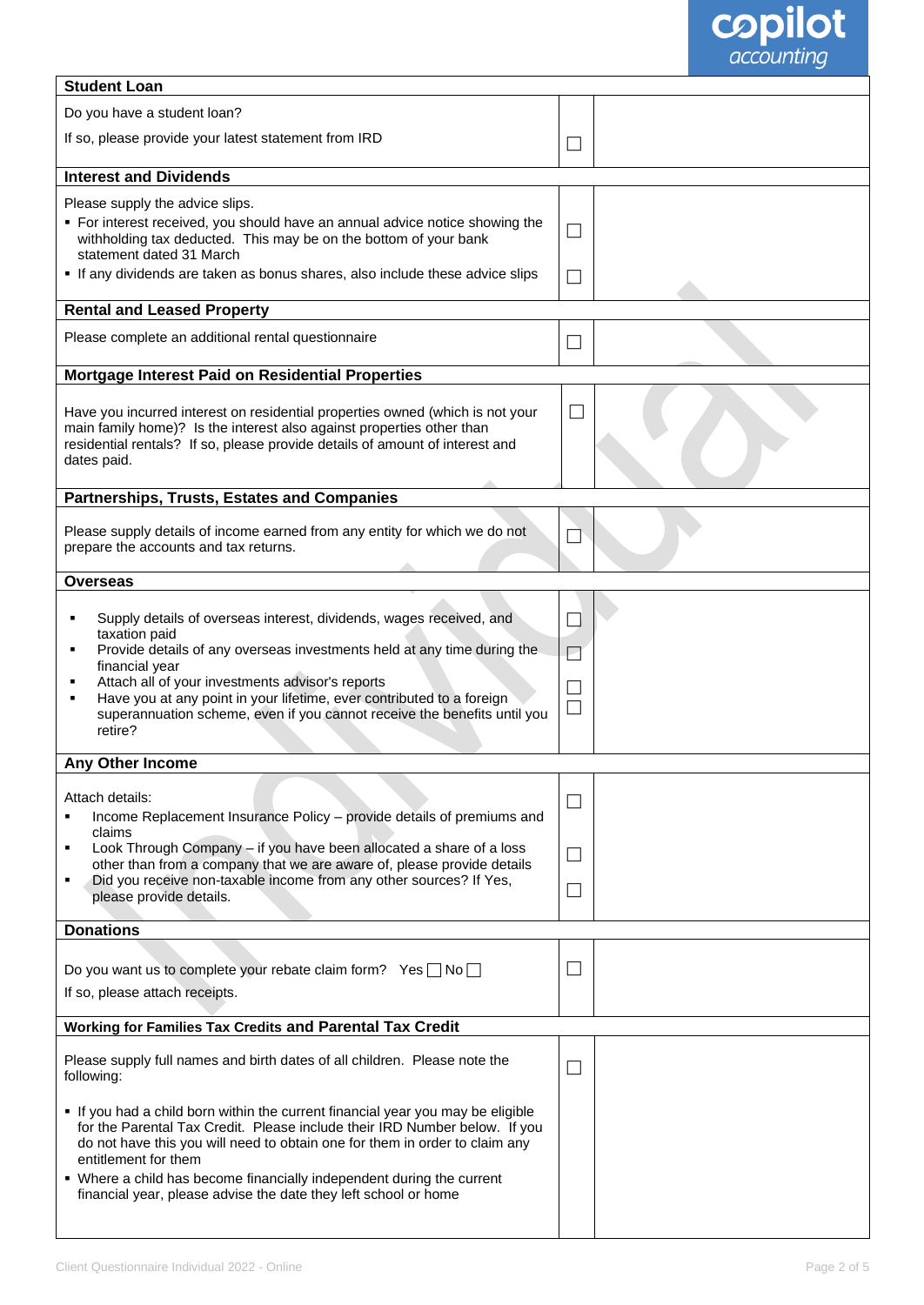# **copilot**

| <b>Child's Name</b>                                                                                                                                                                                                                                                                                                                                                                                                                                                                                                                                                                                                                                                                                                                       | <b>IRD No.</b> |                          | Date of Birth | Date left School |
|-------------------------------------------------------------------------------------------------------------------------------------------------------------------------------------------------------------------------------------------------------------------------------------------------------------------------------------------------------------------------------------------------------------------------------------------------------------------------------------------------------------------------------------------------------------------------------------------------------------------------------------------------------------------------------------------------------------------------------------------|----------------|--------------------------|---------------|------------------|
|                                                                                                                                                                                                                                                                                                                                                                                                                                                                                                                                                                                                                                                                                                                                           |                |                          |               |                  |
|                                                                                                                                                                                                                                                                                                                                                                                                                                                                                                                                                                                                                                                                                                                                           |                |                          |               |                  |
|                                                                                                                                                                                                                                                                                                                                                                                                                                                                                                                                                                                                                                                                                                                                           |                |                          |               |                  |
| If you have received Working for Families Tax Credits during the year, please<br>supply the certificate issued to you by IRD, detailing the amounts.                                                                                                                                                                                                                                                                                                                                                                                                                                                                                                                                                                                      |                | $\Box$                   |               |                  |
| Also provide details of any child support or maintenance payments made or<br>received.                                                                                                                                                                                                                                                                                                                                                                                                                                                                                                                                                                                                                                                    |                | $\overline{\phantom{a}}$ |               |                  |
| If we do not prepare your spouse or partner's taxation return, please provide<br>us with details of their income.                                                                                                                                                                                                                                                                                                                                                                                                                                                                                                                                                                                                                         |                |                          |               |                  |
| Have there been any changes to your family circumstances, including a<br>change in responsibility for your dependent child(ren), you have married,<br>separated or otherwise changed your family circumstances? If so, please<br>provide details.                                                                                                                                                                                                                                                                                                                                                                                                                                                                                         |                |                          |               |                  |
| Do you share custody of your child(ren) with anyone other than your partner?<br>If so, please provide details.                                                                                                                                                                                                                                                                                                                                                                                                                                                                                                                                                                                                                            |                |                          |               |                  |
| Did you work on average less than 20 hours per week if single or did you and<br>your spouse / partner combined work less than 30 hours per week? If so,<br>please provide details.                                                                                                                                                                                                                                                                                                                                                                                                                                                                                                                                                        |                |                          |               |                  |
| Additional income information - Working for Families Tax Credits                                                                                                                                                                                                                                                                                                                                                                                                                                                                                                                                                                                                                                                                          |                |                          |               |                  |
| You are required to supply details of income received from the following<br>sources:                                                                                                                                                                                                                                                                                                                                                                                                                                                                                                                                                                                                                                                      |                |                          |               |                  |
| • Salary exchanged for private use of a work<br>• Vouchers and other short-term charge facilities<br>• Major shareholder in a close company<br>• Non-locked-in PIE income<br>• Certain pensions and annuities<br>• Distributions from retirement savings schemes<br>• Distributions from superannuation schemes<br>• Tax-exempt overseas pensions<br>• Tax-exempt salary or wages<br>• Other income (if you or your partner get more than \$5000 per year to help<br>with your living costs)<br>• Children's passive income<br>• Non-resident spouse or partner's income<br>• Non-beneficiary distributions from a trust<br>• Non-resident borrower's overseas income<br>$\blacksquare$ Losses<br>• Settlor's attributable trustee income |                |                          |               |                  |
| Attributable fringe benefits<br>• Main income equalisation scheme deposits<br>• Main income equalisation scheme refunds<br>• Retirement savings schemes contributions<br>• Income from a retirement savings or superannuation scheme PIE<br>• Depreciation recovered on sale of a building                                                                                                                                                                                                                                                                                                                                                                                                                                                |                |                          |               |                  |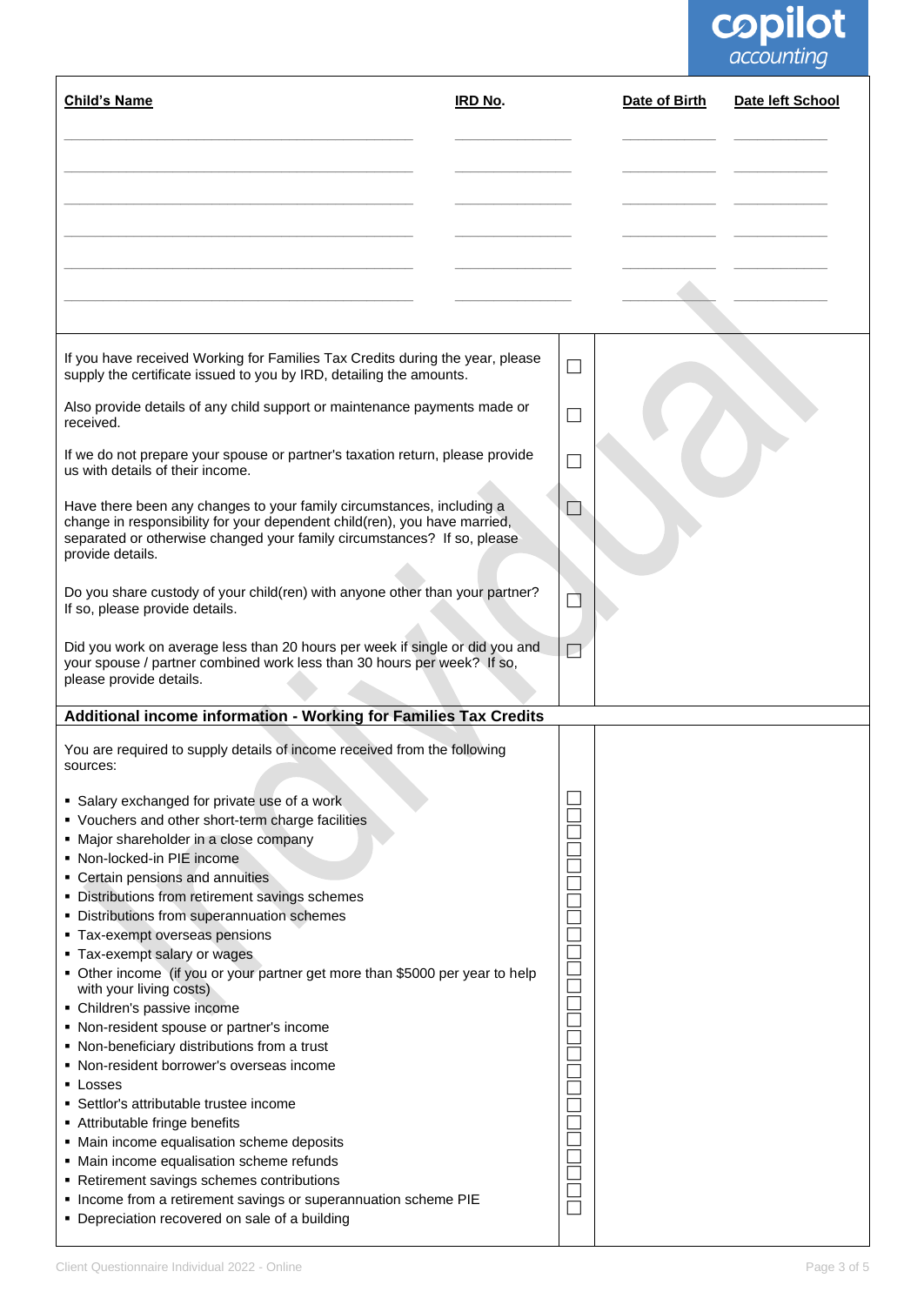| <b>copilot</b>                                                                                                                                                                                                                                                                                               |  |
|--------------------------------------------------------------------------------------------------------------------------------------------------------------------------------------------------------------------------------------------------------------------------------------------------------------|--|
| A detailed description and examples of above income types is available from<br>the IRD website: https://www.ird.govt.nz/income-tax/income-tax-for-<br>individuals/adjust-your-income/types-of-income                                                                                                         |  |
| <b>Residential Land Withholding Tax</b>                                                                                                                                                                                                                                                                      |  |
| Have you sold residential property in New Zealand where Residential Land<br>$\overline{\phantom{a}}$<br>Withholding Tax has been deducted and paid to the IRD? If so, provide details<br>e.g. IR1100 Residential land withholding tax return and other sale and<br>purchase documents.                       |  |
| <b>Residential Property Sales</b>                                                                                                                                                                                                                                                                            |  |
| Have you sold any residential property during the year (not otherwise detailed<br>on the information provided)?                                                                                                                                                                                              |  |
| If yes, when was the property purchased?                                                                                                                                                                                                                                                                     |  |
| If it was purchased within 10 years of the sale date,                                                                                                                                                                                                                                                        |  |
| • what was the original purchase price                                                                                                                                                                                                                                                                       |  |
| • and the sale price?                                                                                                                                                                                                                                                                                        |  |
| . has it been used as your main home for the full time it has been<br>owned? If not, please provide dates and details on the nature of the<br>shared use.                                                                                                                                                    |  |
| <b>Mixed Use Holiday Home</b>                                                                                                                                                                                                                                                                                |  |
| Do you have a property (such as a holiday home or a bach) that is used privately and also to derive income?                                                                                                                                                                                                  |  |
| $Yes \Box No \Box$<br>If yes, provide details of property:_                                                                                                                                                                                                                                                  |  |
| Was the property empty for 62 days or more in the income year?<br>$Yes \Box No \Box$<br>If yes, please complete the following section so we can determine the amount of allowable deductions.                                                                                                                |  |
| <b>Mixed Use Holiday Home - Information Required</b>                                                                                                                                                                                                                                                         |  |
| The number of days the property was empty during the income year                                                                                                                                                                                                                                             |  |
| The number of days the asset was used by family or associated persons* during the income year<br>OR where income from any person received was less than 80% of market rate<br>* Associated persons include close relatives, or if owned by an entity, persons associated with the entity owning the property |  |
| If there is more than one tenant who used the property through the year, please attach details.                                                                                                                                                                                                              |  |
| Name of tenant:                                                                                                                                                                                                                                                                                              |  |
| Relationship to owner (if any):<br>the control of the control of the control of the control of                                                                                                                                                                                                               |  |
| Amount of rent they paid:<br>$\sim$<br>Dates rented (From: To)                                                                                                                                                                                                                                               |  |
| Expenses incurred in respect of the property (the list below is not exhaustive - details of all expenses will be<br>required):                                                                                                                                                                               |  |
| Cost of advertising for tenants                                                                                                                                                                                                                                                                              |  |
| $\frac{1}{2}$<br>Cost of repairing damages caused by tenants                                                                                                                                                                                                                                                 |  |
| Number of days spent in the property while repairing damages caused by tenants<br><u> 1990 - Johann Barnett, fransk politiker (</u>                                                                                                                                                                          |  |
| Mortgage interest<br>$\frac{1}{2}$                                                                                                                                                                                                                                                                           |  |
| $\frac{1}{2}$<br>Rates                                                                                                                                                                                                                                                                                       |  |
| Insurance<br><u> 1990 - Johann Barnett, fransk politiker (</u>                                                                                                                                                                                                                                               |  |
| Repairs/maintenance for general wear and tear                                                                                                                                                                                                                                                                |  |
| Other (please give details) :                                                                                                                                                                                                                                                                                |  |